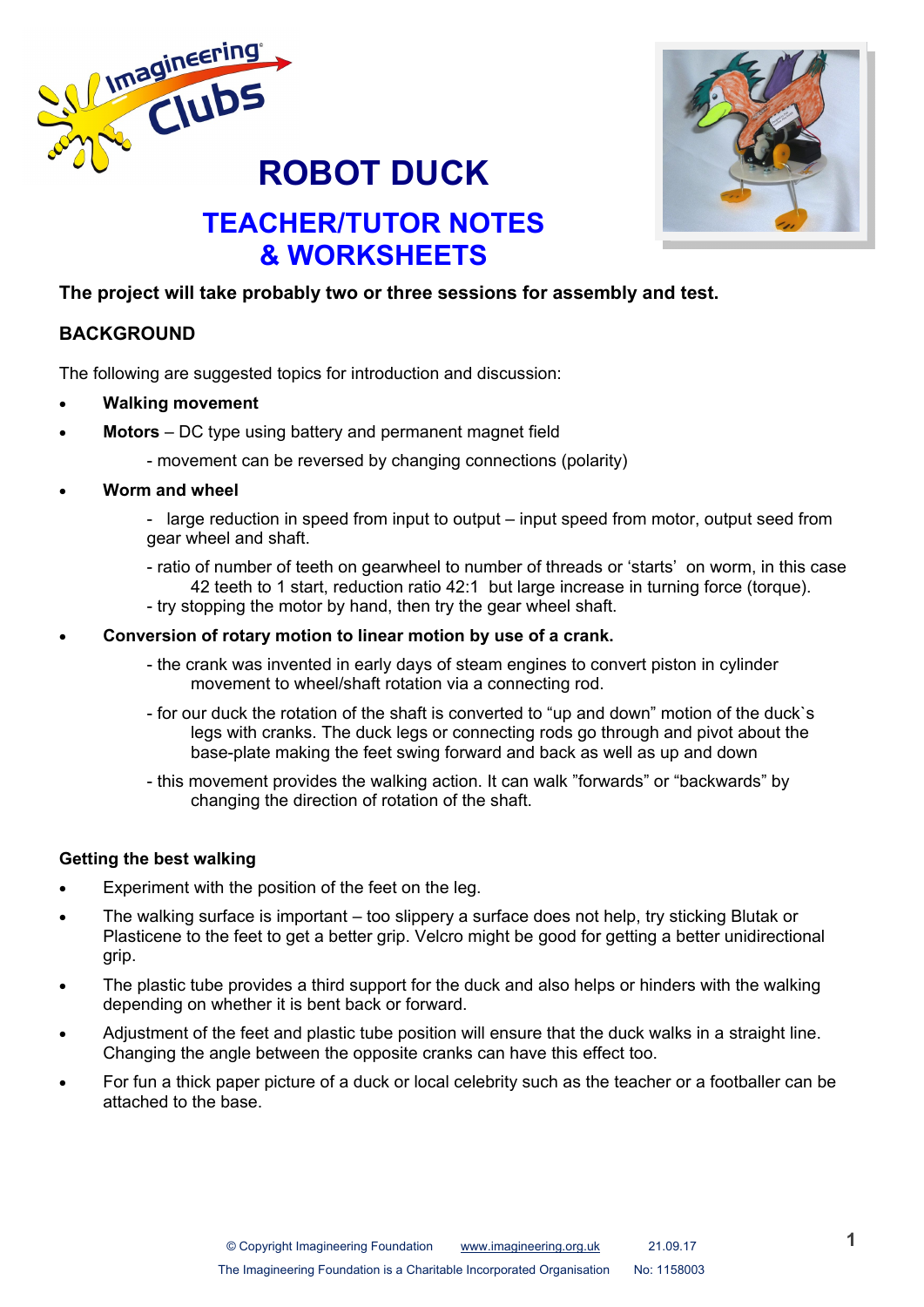



# **Session 1:**

#### **Blackboard**

Mechanised walking – why is it important ?

Joint movements in walking – see internet links below for skeleton walking http://svs.gsfc.nasa.gov/vis/a000000/a000000/a000093/ <http://www.senteacher.org/FileDetails/22/Skeleton.xhtml>

#### **Practical**

Check the parts – illustrated list in instructions

Note – step 1 is putting the plastic spacer on the gear wheel shaft before snapping it into the clunk-click motor bracket.

# **Session 2:**

#### **Blackboard**

Mechanisms – shaft direction (swopping battery connections)

- gears/worm reduction
	- $\circ$  motor alone high speed, low torque easy to stop
	- $\circ$  motor with gear wheel shaft low speed, high torque— cranks
	- o Converting circular motion into linear motion (and vice versa)

#### **Practical**

Complete assembly of the model and test

#### **Extended activities**

Duck races

Making from card a duck silhouette or duck body from papier maché

Investigate Walking Robots on the internet